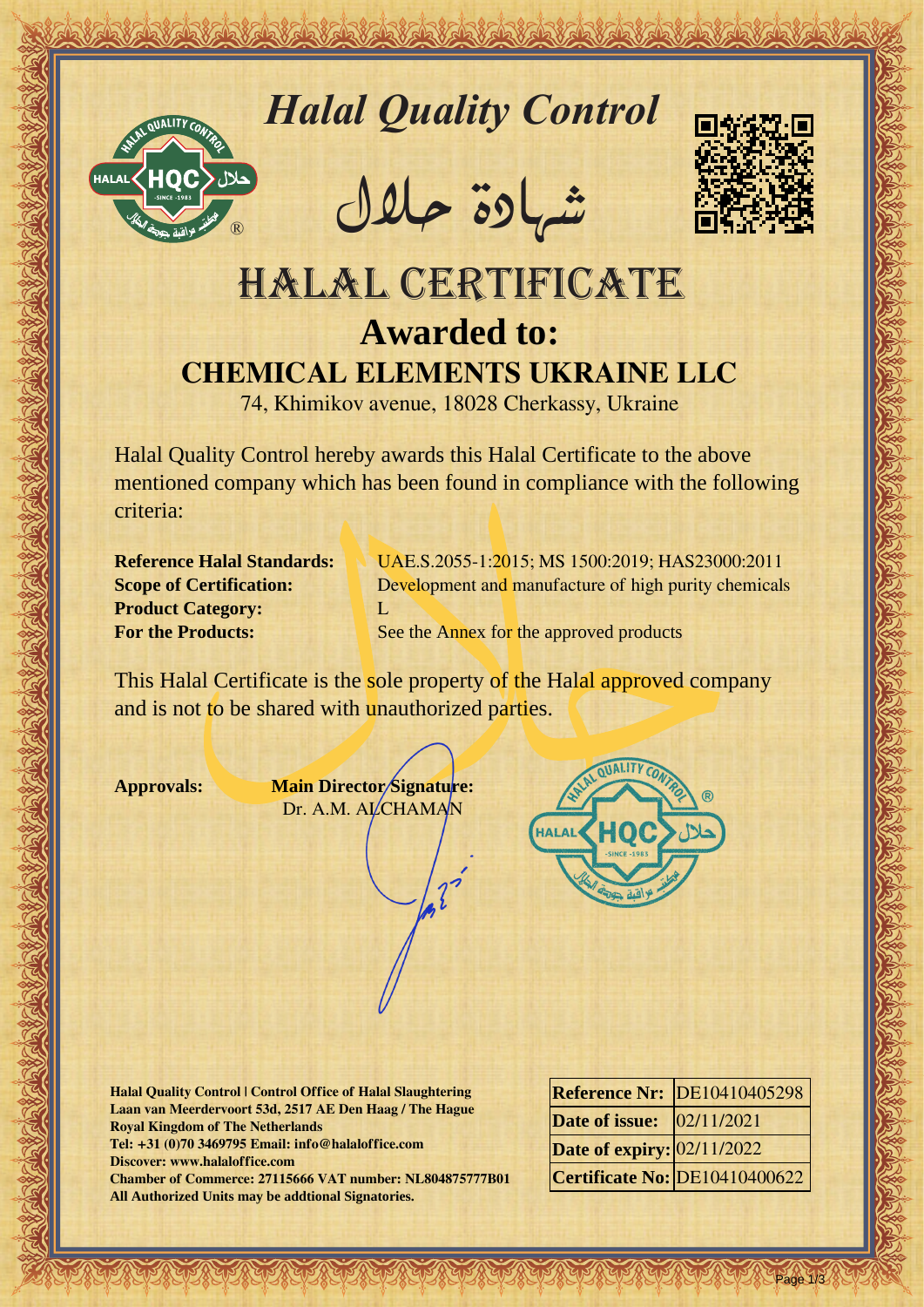





*In the Name of Allah, the Most Gracious, the Most Merciful*

## **Control Office of Halal Slaughtering Halal Quality Control**

مكتب مراقبة الذبم صسب الشريعة الإسلامية مكتب مراقبة جودة المالل

## **Annex to Halal Certificate: DE10410400622**

Halal Quality Control confirms that the below mentioned items fully meet the Halal Requirements criteria of the Halal Standards to which it is applied for:

| Nr              | <b>Product Name</b>                                     |
|-----------------|---------------------------------------------------------|
| $\vert$ 1       | Ammonium Sulfate                                        |
| $ 2\rangle$     | Calcium Chloride 2-hydrate                              |
| $\vert$ 3       | Calcium Sulfate Dihydrate                               |
| $\vert 4$       | LiteSel (mix of Sodium Chloride and Potassium Chloride) |
| $\overline{5}$  | Ferrous Sulfate 7-hydrate                               |
| 6               | <b>Ferrous Sulfate Dried</b>                            |
| $\overline{7}$  | Magnesium Chloride 6-hydrate                            |
| 8               | Magnesium Sulfate 7-hydrate                             |
| $\vert 9 \vert$ | Potassium Chloride                                      |
| 10              | <b>Potassium Nitrate</b>                                |
| 11              | Potassium Sulfate                                       |
| 12              | Sodium Acetate Trihydrate                               |
| 13              | Urea                                                    |
| 14              | Zinc Sulfate 7-hydrate                                  |
| 15              | Sodium Sulfate 10-hydrate                               |
| 16              | Sodium Bicarbonate                                      |
| 17              | Sodium Nitrite                                          |
| 18              | Ammonium Chloride                                       |
| 19              | Potassium Acetate                                       |
| 20              | Calcium Acetate Monohydrate                             |
| $21\,$          | Nitrite Pickling Salt                                   |
| 22              | Sodium Nitrate                                          |
| 23              | Sodium Hydroxide Solution                               |
| 24              | Choline Chloride                                        |

Laan van Meerdervoort 53d, 2517 AE The Hague, The Netherlands Tel: +31 70 3469795, E-Mail: info@halaloffice.com Web: www.halaloffice.com KVK: 27115666 BTW: NL804875777B01